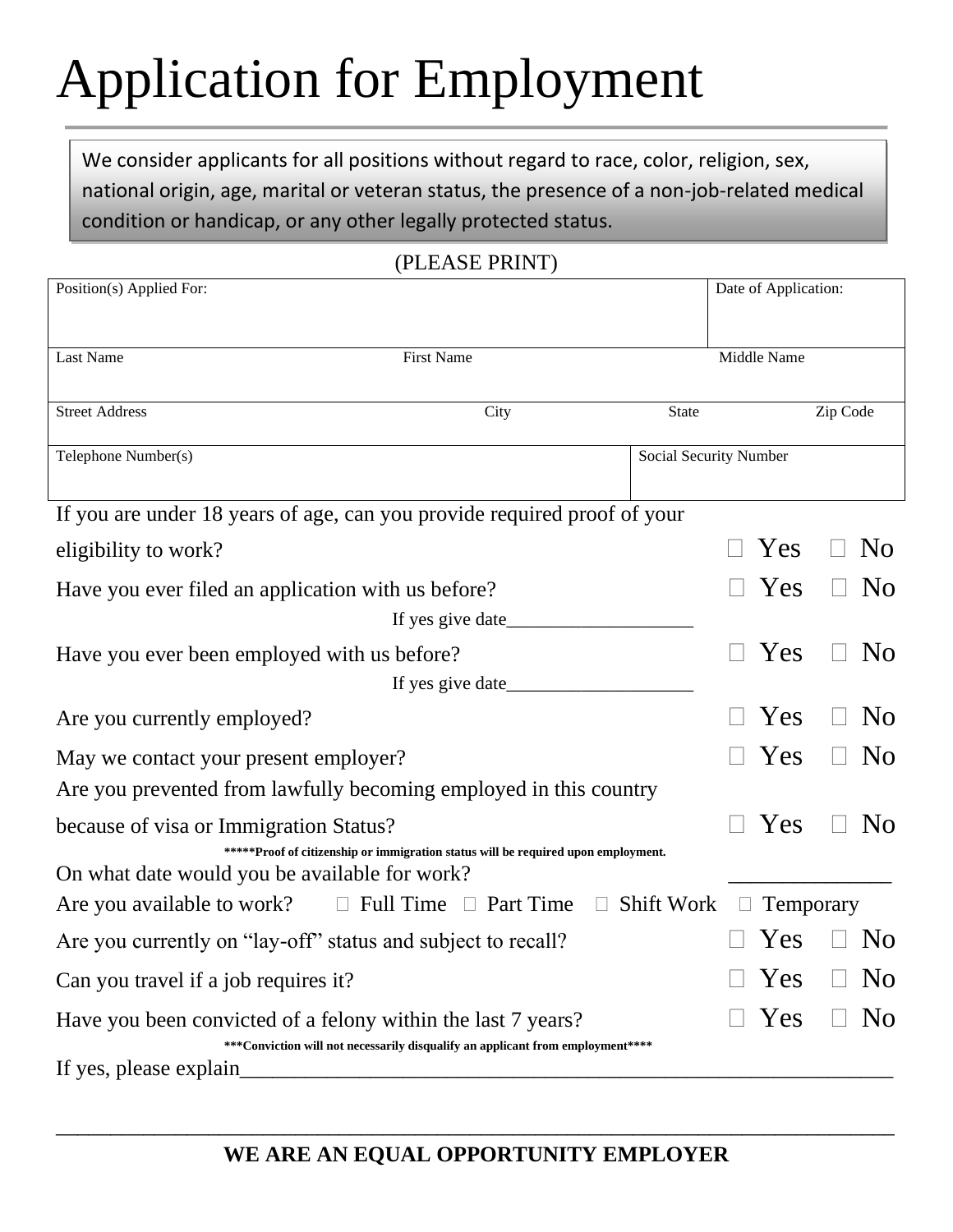## **Education**

|                                                                               | <b>Elementary School</b> |   |   | <b>High School</b> |   |   | Undergraduate/<br><b>College/University</b> |    |    | Graduate/<br><b>Professional</b> |                |   |                         |   |                |   |   |
|-------------------------------------------------------------------------------|--------------------------|---|---|--------------------|---|---|---------------------------------------------|----|----|----------------------------------|----------------|---|-------------------------|---|----------------|---|---|
| <b>School Name &amp;</b><br><b>Location</b>                                   |                          |   |   |                    |   |   |                                             |    |    |                                  |                |   |                         |   |                |   |   |
| <b>Years Completed</b>                                                        | $\overline{4}$           | 5 | 6 | 7                  | 8 | 9 | <b>10</b>                                   | 11 | 12 | 1                                | $\overline{2}$ | 3 | $\overline{\mathbf{4}}$ | 1 | $\overline{2}$ | 3 | 4 |
| Diploma / Degree                                                              |                          |   |   |                    |   |   |                                             |    |    |                                  |                |   |                         |   |                |   |   |
| <b>Describe Course of Study</b>                                               |                          |   |   |                    |   |   |                                             |    |    |                                  |                |   |                         |   |                |   |   |
| <b>Describe any specialized</b>                                               |                          |   |   |                    |   |   |                                             |    |    |                                  |                |   |                         |   |                |   |   |
| Training, apprenticeship,<br><b>Skills and extra-curricular</b><br>activities |                          |   |   |                    |   |   |                                             |    |    |                                  |                |   |                         |   |                |   |   |
| <b>Describe any</b>                                                           |                          |   |   |                    |   |   |                                             |    |    |                                  |                |   |                         |   |                |   |   |
| <b>Honors</b> you have<br>received                                            |                          |   |   |                    |   |   |                                             |    |    |                                  |                |   |                         |   |                |   |   |
| <b>State any additional</b>                                                   |                          |   |   |                    |   |   |                                             |    |    |                                  |                |   |                         |   |                |   |   |
| <b>Information you feel may</b><br>be helpful to us in                        |                          |   |   |                    |   |   |                                             |    |    |                                  |                |   |                         |   |                |   |   |
| considering you                                                               |                          |   |   |                    |   |   |                                             |    |    |                                  |                |   |                         |   |                |   |   |
| application                                                                   |                          |   |   |                    |   |   |                                             |    |    |                                  |                |   |                         |   |                |   |   |

| Indicate any foreign languages you can speak, read, and / or write |               |      |      |  |  |  |  |  |  |
|--------------------------------------------------------------------|---------------|------|------|--|--|--|--|--|--|
|                                                                    | <b>Fluent</b> | Good | Fair |  |  |  |  |  |  |
| <b>Speak</b>                                                       |               |      |      |  |  |  |  |  |  |
| <b>Read</b>                                                        |               |      |      |  |  |  |  |  |  |
| Write                                                              |               |      |      |  |  |  |  |  |  |

List professional, trade, business or civic activities an offices held> *You may exclude memberships which would reveal sex, race, religion, national origin, age, ancestry, or handicap or other protected status: \_\_\_\_\_\_\_\_\_\_\_\_\_\_\_\_\_\_\_\_\_\_\_\_\_\_\_\_\_\_\_\_\_\_\_\_\_\_\_\_\_\_\_\_\_\_\_\_\_\_\_\_\_\_\_\_\_\_\_\_\_\_\_\_\_\_\_\_\_\_\_\_\_\_\_\_\_\_\_\_\_\_\_\_*

*\_\_\_\_\_\_\_\_\_\_\_\_\_\_\_\_\_\_\_\_\_\_\_\_\_\_\_\_\_\_\_\_\_\_\_\_\_\_\_\_\_\_\_\_\_\_\_\_\_\_\_\_\_\_\_\_\_\_\_\_\_\_\_\_\_\_\_\_\_\_\_\_\_\_\_\_\_\_\_\_\_\_\_\_\_\_\_\_\_\_\_\_\_\_\_\_\_\_*

### **References**

Give name, address, and telephone number of three references who are not related to you and are not previous employers

| <b>.</b> |  |
|----------|--|
| <u>.</u> |  |
| . .      |  |

| Have you ever had any job related training in the United States military? $\Box$ Yes $\Box$ No |
|------------------------------------------------------------------------------------------------|
|------------------------------------------------------------------------------------------------|

If yes, Please describe\_\_\_\_\_\_\_\_\_\_\_\_\_\_\_\_\_\_\_\_\_\_\_\_\_\_\_\_\_\_\_\_\_\_\_\_\_\_\_\_\_\_\_\_\_\_

| Are you physically or otherwise unable to perform the duties of the job for which you are |  |                      |
|-------------------------------------------------------------------------------------------|--|----------------------|
| applying?                                                                                 |  | $\Box$ Yes $\Box$ No |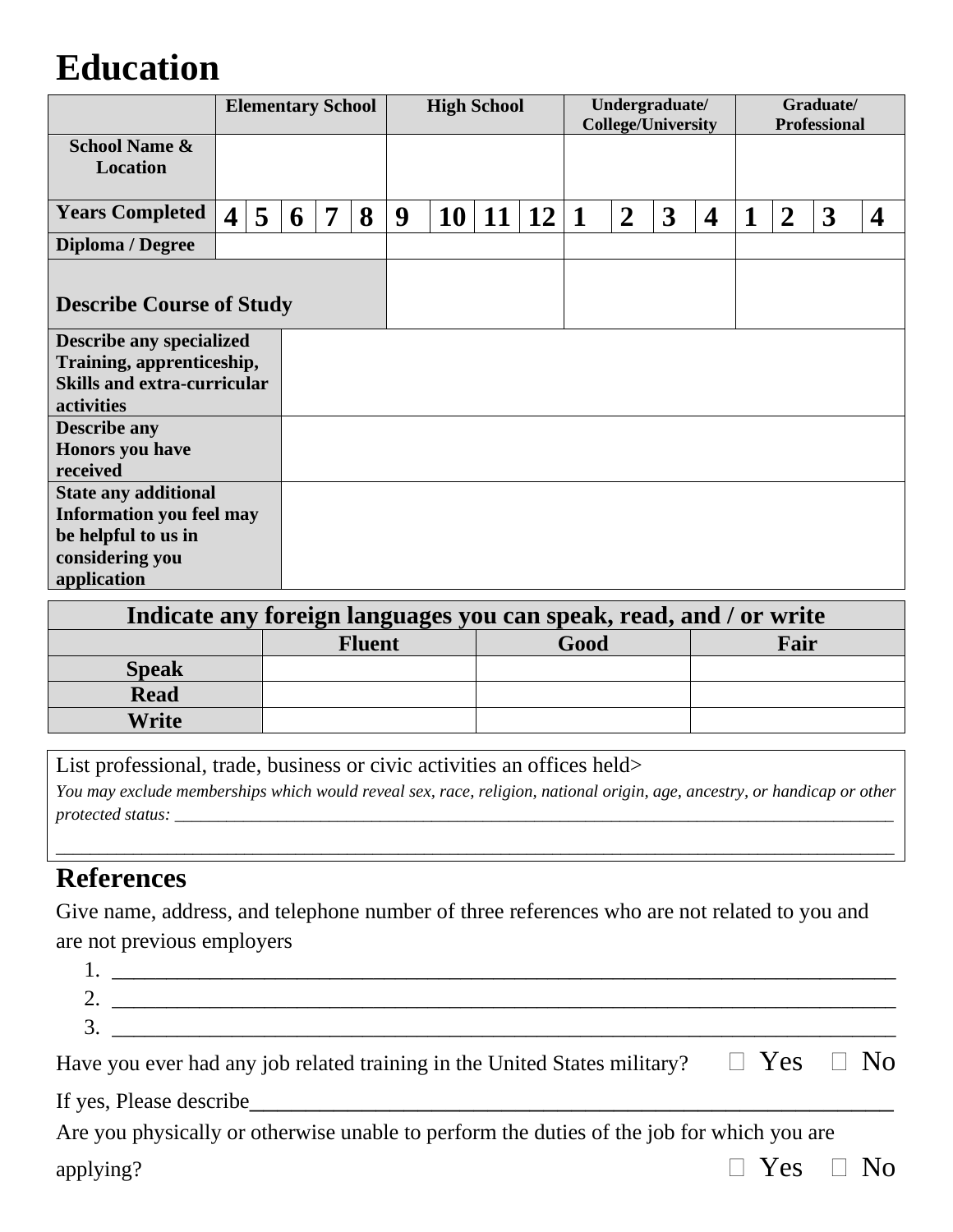## **Employment Experience**

Start with your present or last job. Include any job-related military service assignments and volunteer activities. You may exclude organizations which indicate race, color, religion, gender, national origin, handicap or other protected status.

| Employer 1          |            |          | Dates Employed     | <b>Work Performed</b> |
|---------------------|------------|----------|--------------------|-----------------------|
|                     |            | From     | To                 |                       |
| <b>Address</b>      |            |          |                    |                       |
|                     |            |          |                    |                       |
|                     |            |          |                    |                       |
| Telephone Number(s) |            |          | Hourly Rate/Salary |                       |
|                     |            |          |                    |                       |
|                     |            | Starting | Final              |                       |
| Job Title           | Supervisor |          |                    |                       |
|                     |            |          |                    |                       |
|                     |            |          |                    |                       |
| Reason for Leaving  |            |          |                    |                       |
|                     |            |          |                    |                       |
| Employer 2          |            |          | Dates Employed     | Work Performed        |
|                     |            | From     | To                 |                       |
| Address             |            |          |                    |                       |
|                     |            |          |                    |                       |
|                     |            |          |                    |                       |
| Telephone Number(s) |            |          | Hourly Rate/Salary |                       |
|                     |            |          |                    |                       |
|                     |            | Starting | Final              |                       |
| Job Title           | Supervisor |          |                    |                       |
|                     |            |          |                    |                       |
|                     |            |          |                    |                       |
| Reason for Leaving  |            |          |                    |                       |
|                     |            |          |                    |                       |
| Employer 3          |            |          | Dates Employed     | Work Performed        |
|                     |            | From     | To                 |                       |
| Address             |            |          |                    |                       |
|                     |            |          |                    |                       |
|                     |            |          |                    |                       |
| Telephone Number(s) |            |          | Hourly Rate/Salary |                       |
|                     |            |          |                    |                       |
|                     |            | Starting | Final              |                       |
| Job Title           | Supervisor |          |                    |                       |
|                     |            |          |                    |                       |
|                     |            |          |                    |                       |
| Reason for Leaving  |            |          |                    |                       |
|                     |            |          |                    |                       |

If you need additional space, please continue on a separate sheet of paper.

#### **Special Skills and Qualifications**

Summarize special job-related skills and qualifications acquired from employment or other experience.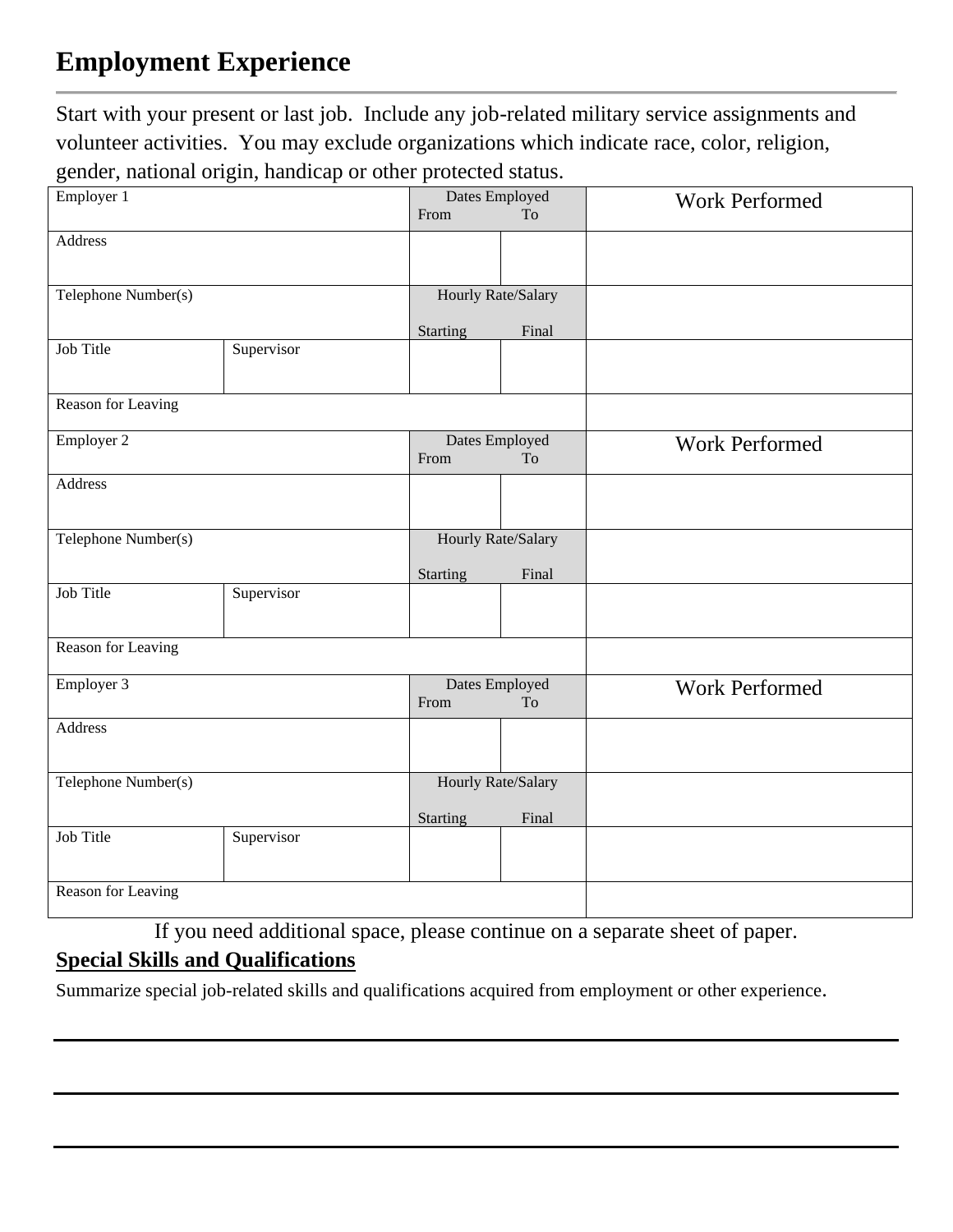## **Applicant's Statement**

I certify that answers given herein are true and complete to the best of my knowledge. I authorize investigation of all statements contained in this application for employment as may be necessary in arriving at an employment decision.

This Application for employment shall be considered active for a period of time not to exceed 45 days. Any applicant wishing to be considered for employment beyond this time period should inquire as to whether or not applications are being accepted at that time.

I hereby acknowledge that any employment relationship with this Company is of an "*at will*" nature, which means that the Employee may resign at any time and the Employer may discharge Employee at any time with or without cause. It is further understood this "*at will*" employment relationship may not be changed by any written document or by conduct unless such change is specifically acknowledged in writing by an authorized executive of the Company.

In the event of employment, I understand that false or misleading information given in my application or interview(s) may result in discharge. I understand, also, that I am required to abide by all rules and regulations of the employer

|                               | Signature of Applicant            | Date               |      |
|-------------------------------|-----------------------------------|--------------------|------|
|                               |                                   |                    |      |
|                               | FOR PERSONNEL DEPARTMENT USE ONLY |                    |      |
| <b>Arrange Interview</b>      | $\Box$ Yes $\Box$ No              |                    |      |
|                               | Remarks                           |                    |      |
|                               |                                   |                    |      |
|                               |                                   |                    |      |
|                               |                                   | Interviewer        | Date |
| Employed $\Box$ Yes $\Box$ No |                                   | Date of Employment |      |
|                               |                                   | Department         |      |
| By                            |                                   |                    |      |
|                               | Name & Title                      | Date               |      |
|                               |                                   |                    |      |
| <b>NOTES</b>                  |                                   |                    |      |